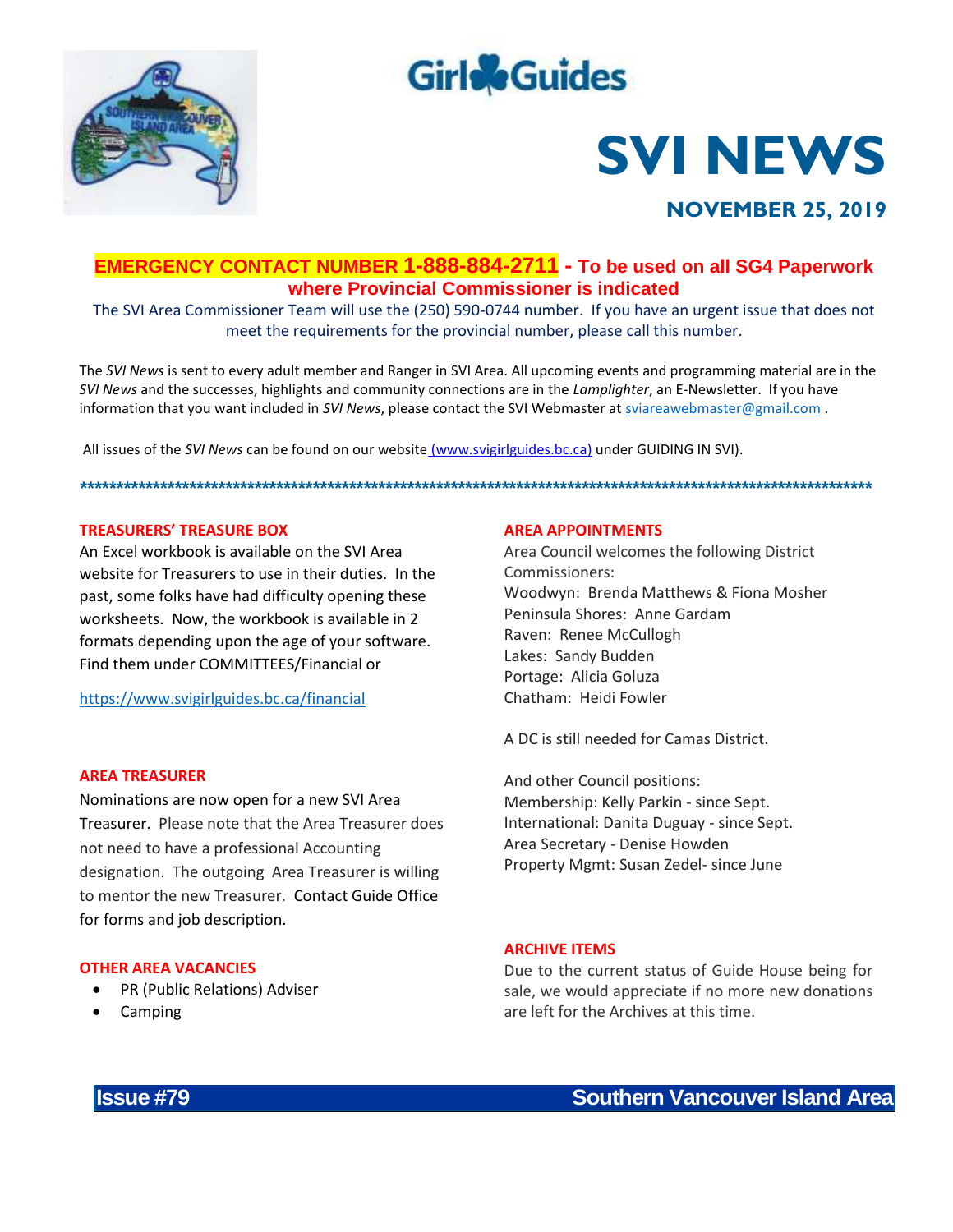#### **EQUIVALENCIES FOR OAL (Outdoor Activity Leadership)**

OAL recognition and equivalencies are done through SVI Training. You can reach them via email at [svitraining@gmail.com](mailto:svitraining@gmail.com) .



**TREFOIL GUILD** 

#### **MINTY COOKIES**

Let Guide Office know if you have any minty cookies for sale, in case they receive a request from the public.

#### **TREFOIL RENDEZVOUS**

Registration is now open for the Victoria edition of the Trefoil Rendezvous (April 17- 19, 2020).

See the SVI Area website for registration information for current Trefoil members:

<https://www.svigirlguides.bc.ca/trefoil>

#### **CAMPING VENUE RATES**

On January 1, all the camping venues will have consistent nightly rates and bed subsidies. You can find the rates on the booking page:

[https://www.svigirlguides.bc.ca/camp-booking](https://www.svigirlguides.bc.ca/camp-booking-information)[information](https://www.svigirlguides.bc.ca/camp-booking-information)

OR on the bed subsidy page: [https://www.svigirlguides.bc.ca/svi-rent-subsidy](https://www.svigirlguides.bc.ca/svi-rent-subsidy-forms)[forms](https://www.svigirlguides.bc.ca/svi-rent-subsidy-forms)

#### **AREA TRAINING FUN DAY**

Reserve the date (February 8, 2020) and complete the short online survey to show your preferences. It should be a fun-filled day for all Guiders and Transitioning members. Survey link by Dec 1, 2019: [https://docs.google.com/forms/d/e/1FAIpQLSdg5GI](https://docs.google.com/forms/d/e/1FAIpQLSdg5GIM386dErwvpe_KkcyWiGhXPbr2Pz00KY3DTCLzbWaeXQ/viewform?vc=0&c=0&w=1)

[M386dErwvpe\\_KkcyWiGhXPbr2Pz00KY3DTCLzbWae](https://docs.google.com/forms/d/e/1FAIpQLSdg5GIM386dErwvpe_KkcyWiGhXPbr2Pz00KY3DTCLzbWaeXQ/viewform?vc=0&c=0&w=1) [XQ/viewform?vc=0&c=0&w=1](https://docs.google.com/forms/d/e/1FAIpQLSdg5GIM386dErwvpe_KkcyWiGhXPbr2Pz00KY3DTCLzbWaeXQ/viewform?vc=0&c=0&w=1)

#### **SOAR 2020**

Patrol Guiders have been selected and they have been receiving information on SOAR and are in the process of registering the girls in their patrols by December 20.

SOAR 2020: Camp Barnard, Sooke, SVI Area July 24 to August 1, 2020.



#### **SOAR PRE-CAMP**

The main Pre-SOAR camp will be June 5-7, 2020. Patrols that cannot make these dates, by prior arrangement with the SVI SOAR 2020 Liaison Team (see below), are invited to attend May 22-24, 2020.

#### **AREA LIAISON for SOAR 2020**

The area liaison for SVI Area has an email address: [svisoarliaison2020@gmail.com](mailto:svisoarliaison2020@gmail.com). Please note that the email in the October SVI News was incorrect. This email address should work for you. An initial bulletin has been issued but communications will continue directly with patrol guiders.

#### **SOAR INTERNATIONAL TEAM**

This team is looking for donations of warm blankets for the international patrols that will be attending SOAR. They can be left at Guide House for pick-up by that team.

#### **BC COUNCIL LIST**

The BC Girl Guides of Canada website has a list of committee coordinators and other important people with their new emails.

Access the BC website:

<http://bc-girlguides.org/web/>

then click the *Volunteer* tab and *Contact Us*.